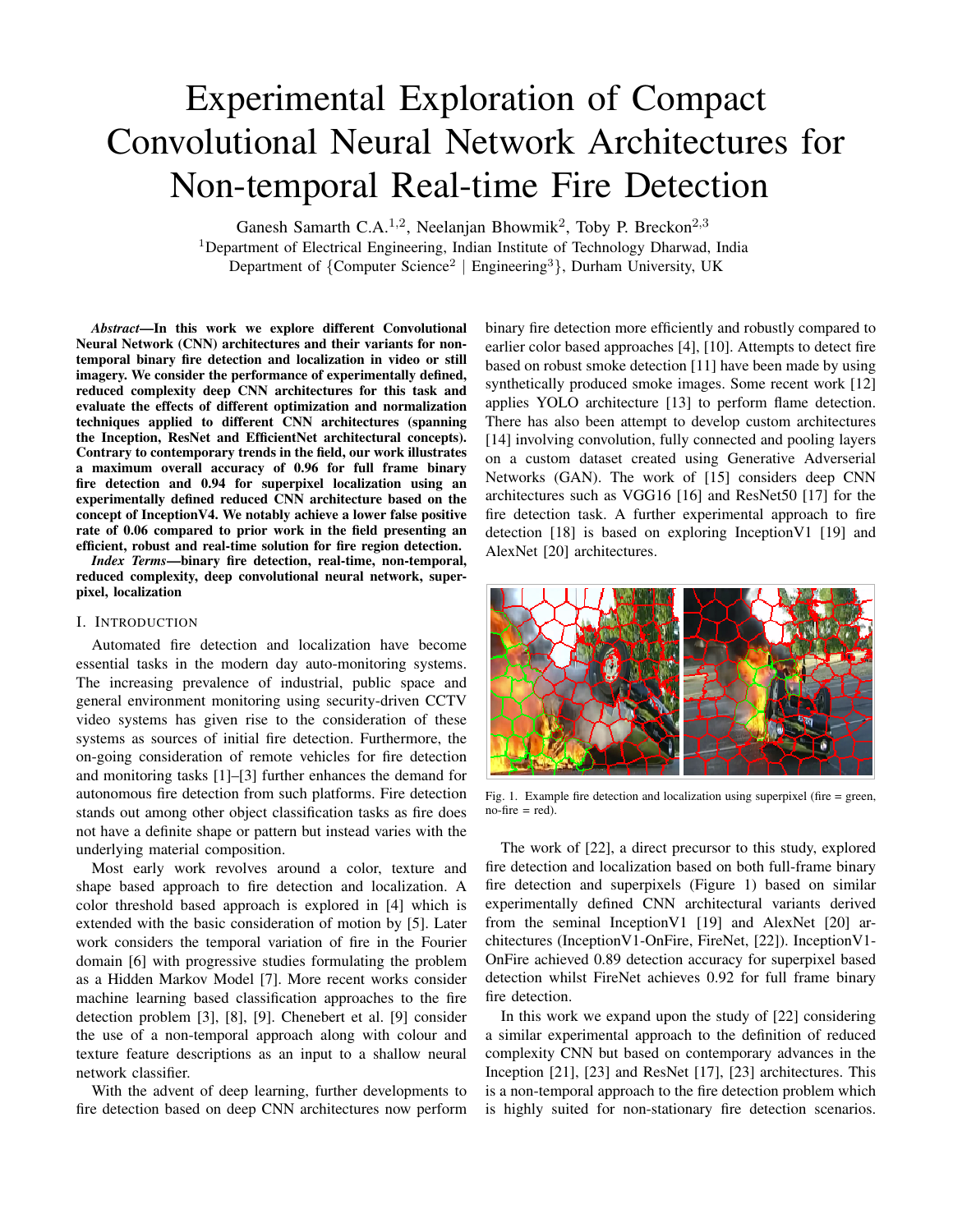

Fig. 2. Three variants of InceptionV2 [21] : Module-A with  $3 \times 3$  kernels (A), Module-B with asymmetric convolutions with  $n = 7$  (B), and Module-C with the wide filter banks of  $1 \times 3$  and  $3 \times 1$  kernels (C).

We explicitly consider two fire detection problems: (a) binary fire detection to determine if fire is present in a particular frame and (b) in-frame superpixel localization to determine the precise location of fire within that frame.

## II. PROPOSED APPROACH

Our approach experimentally defines CNN architectures with low complexity to address the fire detection tasks identified. Whilst prior work [22] focuses only on AlexNet and InceptionV1 variants, here we expand this remit to additional reference CNN architectures.

# *A. Reference Architectures*

**InceptionV2** [21] is inspired from InceptionV1 [19]. The intuition is that, reducing the dimensions drastically may cause loss of information, known as a "representational bottleneck". Smart factorization techniques are used to make convolutions more efficient in terms of computational complexity. Hence three different variants of the inception modules are defined (Module - A, B, C). In Module-A, the filters with a  $5 \times 5$ kernel size are replaced with two  $3 \times 3$  kernels (Figure 2A). A  $5 \times 5$  convolution is 2.78 times more expensive than a  $3 \times 3$ convolution. Hence, two  $3 \times 3$  convolutions are connected which leads to a boost in performance. Moreover  $n \times n$ convolutions can be further factorized to a combination of  $1 \times n$  and  $n \times 1$  convolutions. This is found to be three times more efficient and is implemented as the Module-B of the inception variant with  $n = 7$  (Figure 2B). Filter banks are further expanded to remove the representational bottleneck. The third variant of the inception module, i.e. Module-C (Figure 2C), has  $3 \times 3$  filters factorized into parallel  $1 \times 3$ and  $3 \times 1$  filters and merged to make the module wider. The stem of the network consists of two convolution layers followed by a pooling layer and by three convolution layers.



Fig. 3. Grid size reduction by connecting convolution layer and max-pooling in parallel in InceptionV3 [21].

The inception modules are connected with three modules of Module-A, five of Module-B and two of Module-C. This is followed by global max pooling, a linear and a final softmax layer.

InceptionV3 [21] is a very similar architecture to InceptionV2 and it uses same three modular components (Figure 2) additional features, such as Root Mean Square Propagation (RMSProp), label smoothing and batch normalization. Grid size reduction (Figure 3) is introduced in this model, where feature maps are connected with a convolution layer of stride two and a max-pooling layer in parallel for concatenation. This is shown better when compared to just using pooling to reduce the dimensions as this leads to some loss of information. The first and second variants of the inception modules have a reduction block succeeding them.

InceptionV4 [23] is the next version of Inception proposed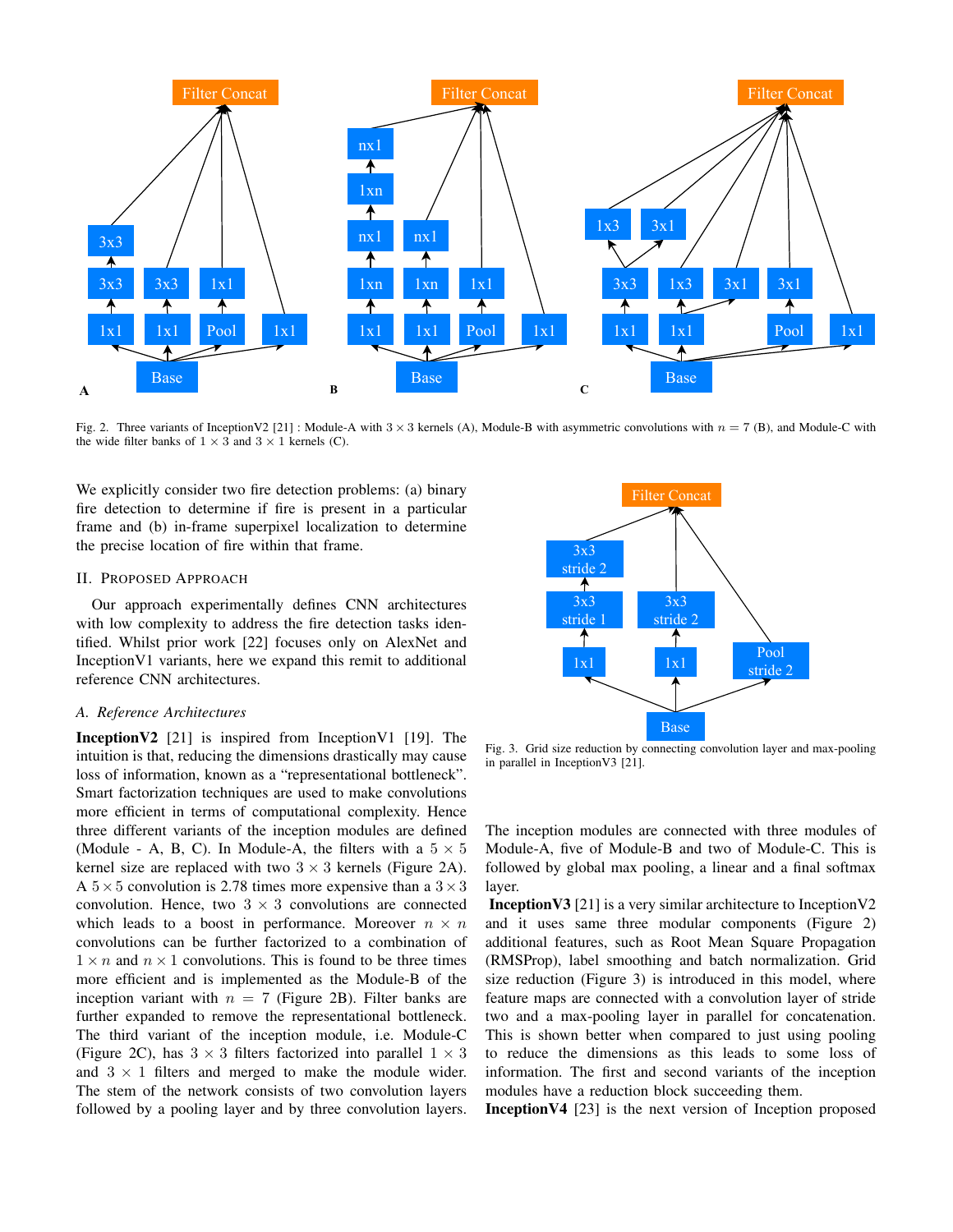(with three variants Module - A,B,C), which differs from its previous version only with respect to its stem. InceptionV4 utilizes the idea of efficient grid size reduction (Figure 3) in its stem to reduce the dimensions of the image without any significant loss of information before being passed to the inception and its reduction blocks.

ResNet [17] and variants show very promising performance for the object recognition task. Deep networks are hard to train due to the notorious vanishing gradient problem [20]. Since the gradient is back-propagated to earlier layers, repeated multiplication may make the gradient infinitively small. As a result, when network becomes deeper, its performance may degrade rapidly. ResNet is based on the idea of skip connections which ensures optimal hyperparameter values such as number of layers and overcomes the vanishing gradient problem.

Inception-ResNet [23] as the name suggests is a hybrid architecture of Inception and ResNet. Essentially, the pooling operations in the inception modules have been replaced with residual connections. However these changes are only to the Inception blocks and the reduction blocks remain intact. There are two variants of Inception-ResNet network, denoted as v1 and v2, whose only difference lies in the hyperparameter settings. Inception-ResNet has been shown to achieve superior performance with a lower number of training epochs.

EfficientNet [24] is one of the most recent architectures based on a novel scaling method that uses compound coefficient to scale networks. Unlike conventional approaches that arbitrarily scale network dimensions, such as width, depth and resolution, this method uniformly scales each dimension with a fixed set of scaling coefficients. Based on this scaling method and advancements in NAS lead to the development of a family of models known as EfficientNet which offers a ten fold efficiency gain when compared to the state of the art for ImageNet classification [25].

# *B. Simplified CNN Architectures*

Our experimental approach systematically investigated variations in architectural configurations of each reference architecture. Performance is measured using the same evaluation parameters set out in Section III.

For InceptionV2 we consider three different variants and four different sub-variants. Each of the three variants consists only of the inception modules illustrated in Figure 2 (Modules A-C) to facilitate separate evaluation. Since the primary goal of this work is to develop a simplified CNN architecture, we restrict the maximum number of inception modules to six in each of the three major variants. The various network variants evaluated for each of the major variants are denoted as follows:

- *A3-A6 -* A variant consisting of only Module-A components, where A contains n modules for  $n = \{3..6\}$ .
- *B3-B6* consisting of only Module-B components which have asymmetric factorization of  $7 \times 7$  convolutions, where B contains n modules for  $n = \{3..6\}$ .

• *C3-C6 -* consisting of only Module-C components which are broadened and concatenated with n modules for  $n =$ {3..6}.

InceptionV3 is architecturally modified into 12 different variants with the naming convention  $Inception V3_{v01-12}$ . Each of these variants use different combinations of inception modules (Figures 2/3). The first six variants have the same number of filters as mentioned in the original work [21] and the latter six variants have reduced number of filters according to Eq. 1. We restrict the number filters in each layer less than 100, and secondly, the number of filters is a multiple of the original number of filters as in the original work [21]. If the original number of filter is  $M$  in a layer, then the reduced number of filter  $(M_r)$  is calculated as follow:

$$
M_r = \begin{cases} \left\lfloor \frac{M}{2^{\lceil \log_2 \frac{M}{100} \rceil}} \right\rfloor & M > 100\\ M & otherwise \end{cases}
$$
 (1)

Each variation of InceptionV3, which is a combination of Module A/B/C, grid size reduction (GR) of Module - A/B and reduced number of filters applied (according to Eq. 1) and connected one upon the other, is presented in Table I. Similar to InceptionV3, InceptionV4 is modified into 12 different variants. As with InceptionV3, the first six variants  $(v01-06)$ consist of the network variants with the same number of filters as mentioned in the original work for InceptionV4 [23] and the latter six variants  $(v07 - 12)$  consist of both reduced number of filters with a modified stem to reduce the computational complexity. The InceptionV4 variants also follow the similar naming convention as InceptionV3 with variants being named as  $InceptionV4_{v01-12}$ . Each variants of InceptionV4 is presented in Table II.

ResNet has been evaluated as it is with varying depths. The four ResNet models are ResNet-{*18,34,50,101*}. Inception-ResNet v1 and v2 have been evaluated with no modifications. Three different variations of EfficientNet-{*B0,B1,B2*}, defined as in the original work [24], has been evaluated.

Based on an exhaustive set of experimentation over the full set of variants outlined, under the conditions outlined in Section II, we experimentally identify and propose the following two maximally reduced complexity performing architectural variants targeted towards the fire detection and localization task.

InceptionV3-OnFire is inspired by the performance of the *Inception* $V3_{v09}$  variant. One of each Inception Module - A, B, and C are connected to develop the InceptionV3- OnFire architecture, as illustrated in Figure 4. To reduce the complexity, the number of filters in each layer are restricted as according to the Eq. 1.

InceptionV4-OnFire is a three layered version of InceptionV4 which is based on the  $InceptionV4_{v05}$  variant containing one each of the three inception Module- A, B and C (Figure 5). The grid size reduction module is removed. Each of the inception modules followed the same definition as that of the original work. A dropout of 0.4 is applied at the end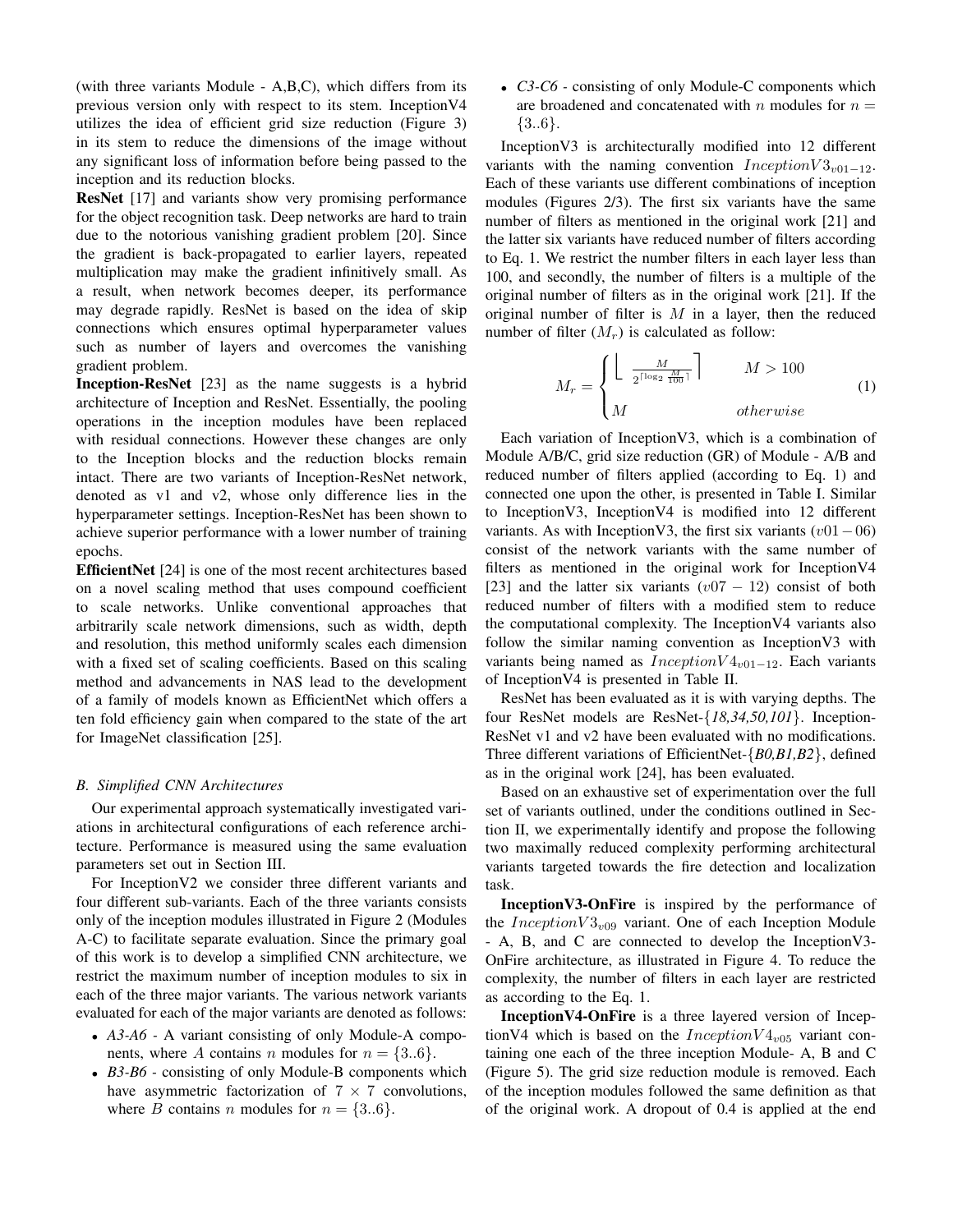| TABLE I                                          |  |  |  |  |  |  |  |
|--------------------------------------------------|--|--|--|--|--|--|--|
| INCEPTION V3 VARIANTS WITH DIFFERENT COMPONENTS. |  |  |  |  |  |  |  |

| Architecture               | Module-A | $GR-A$ | Module-B | $GR-B$ | Module-C | Reduced filter |
|----------------------------|----------|--------|----------|--------|----------|----------------|
| $InceptionV3_{v01}$        |          |        |          |        |          |                |
| $InceptionV3_{v02}$        |          |        |          |        |          |                |
| InceptionV3 <sub>v03</sub> |          |        |          |        |          |                |
| $InceptionV3_{v04}$        |          |        |          |        |          |                |
| InceptionV3 <sub>v05</sub> |          |        |          |        |          |                |
| $InceptionV3_{v06}$        |          |        |          |        |          |                |
| InceptionV3 <sub>v07</sub> |          |        |          |        |          |                |
| InceptionV3 <sub>v08</sub> |          |        |          |        |          |                |
| $InceptionV3_{v09}$        |          |        |          |        |          |                |
| InceptionV3 <sub>v10</sub> |          |        |          |        |          |                |
| InceptionV3 <sub>v11</sub> |          |        |          |        |          |                |
| InceptionV3 <sub>v12</sub> |          |        |          |        |          |                |

TABLE II INCEPTIONV4 VARIANTS WITH DIFFERENT COMPONENTS.

| Architecture               | Module-A | GR-A | Module-B | $GR-B$ | Module-C | Reduced filter |
|----------------------------|----------|------|----------|--------|----------|----------------|
| $InceptionV4_{v01}$        |          |      |          |        |          |                |
| $InceptionV4_{v02}$        |          |      |          |        |          |                |
| $InceptionV4_{v03}$        |          |      |          |        |          |                |
| $InceptionV4_{v04}$        |          |      |          |        |          |                |
| $InceptionV4_{v05}$        |          |      |          |        |          |                |
| $InceptionV4_{v06}$        |          |      |          |        |          |                |
| $InceptionV4_{v07}$        |          |      |          |        |          |                |
| $InceptionV4_{v08}$        |          |      |          |        |          |                |
| $InceptionV4_{v09}$        |          |      |          |        |          |                |
| $InceptionV4_{v10}$        |          |      |          |        |          |                |
| InceptionV4 <sub>v11</sub> |          |      |          |        |          |                |
| $InceptionV4_{v12}$        |          |      |          |        |          |                |



Fig. 4. Reduced complexity architecture for InceptionV3-OnFire optimized for fire detection.

of the network to prevent the model from over-fitting. The same stem as in the original InceptionV4 architecture is used as illustrated in Figure 5.

Overall, the governing intuition based on these variants is that, a combination of all the three inception modules (Figure 2) will perform better as the architecture is equipped with both depth and width to optimally learn how to detect and localize fire. The grid reduction modules are mainly used to shrink the height and width of the image in a more optimal fashion, although it eventually leads to information loss.

## *C. Superpixel Localization*

Further expanding this work, we adopt the use of image over-segmentation based fire localization, contrary to the earlier works [5] [26] [27], which rely on colour based fire localization. Superpixel based approaches over-segment the image into perceptually meaningful regions which are similar in colour and texture. Specifically we incorporate the Simple Linear Iterative Clustering (SLIC) [28] over-segmentation approach, which performs iterative clustering in a similar manner to *k-means* to reduced spatial dimensions, where the image is segmented into approximately equally sized superpixels (Figure 1). Each over-segmented/superpixel image region is subsequently classified using proposed InceptionV3- OnFire/InceptionV4-OnFire architecture formulated as a {*fire, no-fire*}, for fire detection task. To boost the performance, we additionally use the network weight initialization via transfer learning from the primary full frame binary fire detection task.

# III. EXPERIMENTAL SETUP

We address the problem of full frame binary fire detection (*i.e. is there fire present in the image as a whole - yes/no?*) as well as fire localization (*i.e location of the fire in the image?*). All networks are trained using Nvidia GeForce GTX 1080Ti GPU via TensorFlow  $(1.13.1 + TFLearn 0.3.2)$ . The network variants are tested with different optimizers such as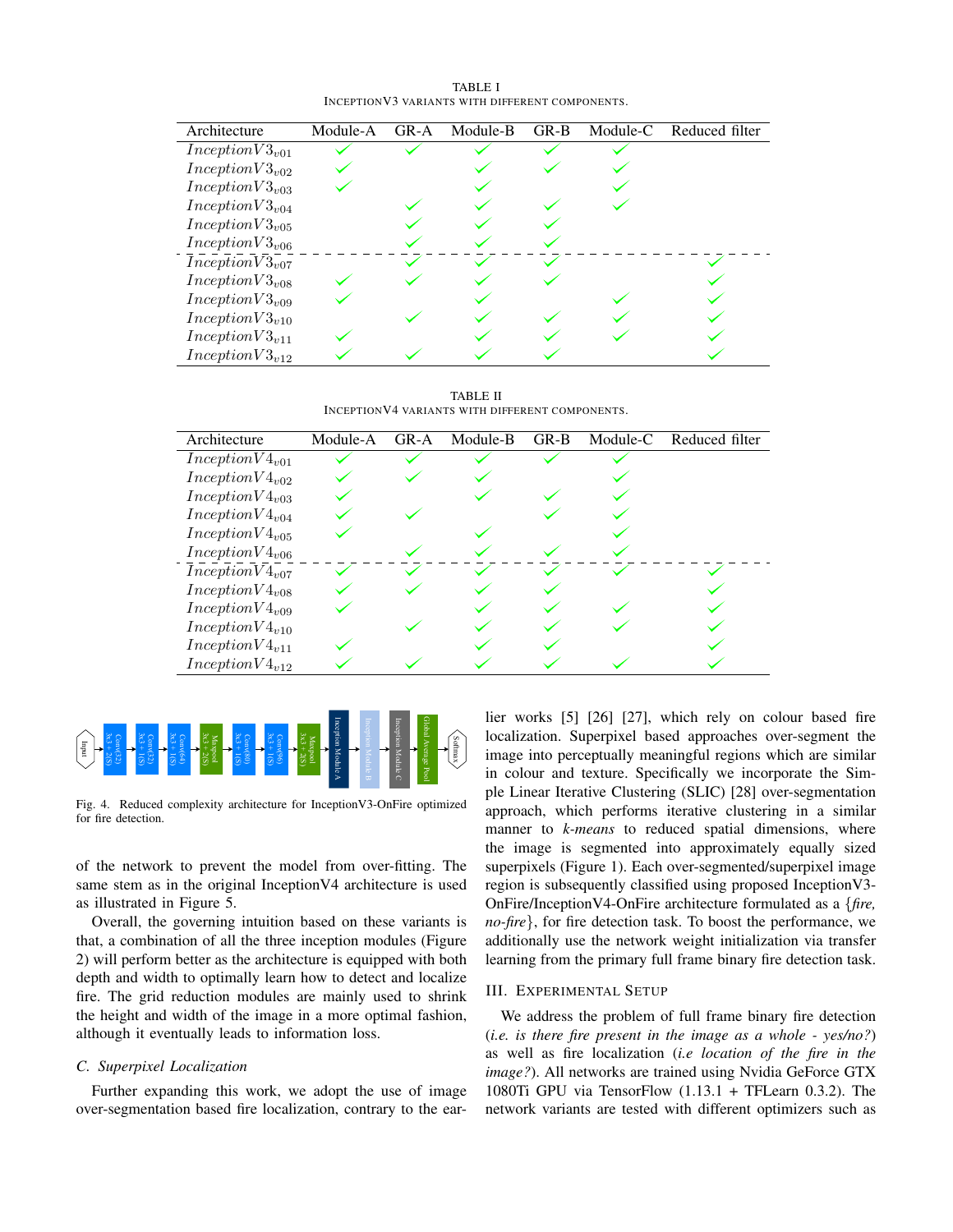

Fig. 5. Reduced complexity architecture for InceptionV4-OnFire optimized for fire detection.

stochastic gradient descent (SGD) with momentum and Root Mean Square Propagation (RMSProp) along with normalization techniques such as local response normalization and batch normalization. The training is performed with categorical cross entropy loss, for 30 epochs and a learning rate of 0.001.

# *A. Full-frame Binary Fire Detection*

For the binary fire detection problem, network training and testing are performed on the dataset created in the work [22] which consists of 23,408 images. This dataset is split (80:20 split) into two portions for training and validation. An additional set of 2,931 images was used for cross validation.

## *B. Superpixel Localization Setup*

To evaluate within the context of in-frame localization, we use the dataset created in the work [22]. The network architectures are trained on a total of 8,635 fire superpixel images, and 10,000 non-fire superpixel images with a test set of 3,000 images containing 1,500 fire and 1,500 non-fire examples. These images are further pre-processed to centre the superpixel region to make it location independent and padded to a size of  $224 \times 224$ .

# IV. EVALUATION

For statistically comparing different architectures we consider the true positive rate (TPR), false positive rate (FPR) along with F-score (F), Precision (P) and Accuracy (A), Complexity (number of parameters in millions, C), the ratio between accuracy and number of parameters (A:C) and achievable frames per second (fps) throughput.

The results of full-frame binary fire detection are presented in Table III. We present only the best performing variants of the reference architectures (Sec. II-A) with results shown in the Table III (middle). From the results, we can observe that our proposed variant of InceptionV4, InceptionV4-OnFire, offers the best performance (Table III, lower) in terms of accuracy, TPR (A: 0.96, TPR: 0.95) compared to other architectures. Both of our proposed architectures, InceptionV3-OnFire and InceptionV4-OnFire, achieve the lowest false positive rate (FPR: 0.07/0.04, Table III, lower), compared to previous work of FireNet [22] with (FRP: 0.09 FPR, Table III, upper). The reduced complexity, InceptionV3 variant performs just marginally worse when compared to the InceptionV4 variant but still outperforms InceptionV1-OnFire [22] in terms of accuracy, false positive rate and the accuracy is to number of parameters ratio (Table III).

TABLE III STATISTICAL PERFORMANCE FOR FULL-FRAME BINARY FIRE DETECTION. UPPER: PRIOR WORK. MIDDLE: REFERENCE ARCHITECTURES. LOWER: OUR APPROACHES.

| Architecture               | TPR  | FPR  | F1   | P    | A    |
|----------------------------|------|------|------|------|------|
| FireNet [22]               | 0.92 | 0.09 | 0.93 | 0.93 | 0.92 |
| Inception V1-OnFire $[22]$ | 0.96 | 0.10 | 0.94 | 0.93 | 0.93 |
| Inception $V2-B6$          | 0.97 | 0.09 | 0.95 | 0.94 | 0.95 |
| ResNet-18                  | 0.92 | 0.05 | 0.94 | 0.96 | 0.93 |
| Inception-ResNet-v1        | 0.84 | 0.03 | 0.90 | 0.97 | 0.89 |
| EfficientNet-B0            | 0.94 | 0.16 | 0.91 | 0.89 | 0.90 |
| Inception V3-OnFire        | 0.95 | 0.07 | 0.95 | 0.95 | 0.94 |
| <b>InceptionV4-OnFire</b>  | 0.95 | 0.04 | 0.96 | 0.97 | 0.96 |

TABLE IV COMPUTATIONAL EFFICIENCY FOR FULL-FRAME BINARY FIRE DETECTION.

| Architecture               | C    | $A(\%)$ | A:C   | fps  |
|----------------------------|------|---------|-------|------|
| FireNet [22]               | 68.3 | 91.5    | 13    | 17   |
| Inception V1-OnFire $[22]$ | 1.2  | 93.4    | 77.9  | 84   |
| Inception V3-OnFire        | 0.96 | 944     | 98.09 | 13 8 |
| Inception V4-On Fire       | 718  | 95.6    | 13.37 |      |

Conversely, we find that the InceptionV3 variant marginally outperforms the InceptionV4 variant in terms computational efficiency (A:C, fps in Table IV-lower). Although the number of parameters is reduced to 0.96 million in InceptionV3-OnFire compared to 68.3/1.2 million in FireNet/InceptionV1OnFire [22], the run-time throughput is still higher for FireNet (Table IV). Whilst FireNet [22] provides a maximal throughput of 17 fps, it is notable that InceptionV3-OnFire provides the maximal accuracy to complexity ratio.

TABLE V LOCALIZATION RESULTS - WITHIN FRAME SUPERPIXEL APPROACH.

| Architecture               | TPR  | <b>FPR</b> | - F  |      |      |
|----------------------------|------|------------|------|------|------|
| Inception V1-OnFire $[22]$ | 0.92 | 0.17       | 0.9  | 0.88 | 0.89 |
| Inception V3-On Fire       | 0.94 | 0.07       | 0.94 | 0.93 | 0.94 |
| Inception V4-OnFire        | 0.94 | 0.06       | 0.94 | 0.94 | 0.94 |

The results for superpixel based fire localization are presented in Table V where we can see that InceptionV4- OnFire marginally outperforms InceptionV3-OnFire in terms of a lower FPR with equal overall accuracy representing a 5% increase in performance over prior work in the field (InceptionV1-OnFire [22]).

Qualitative examples of this localization (InceptionV4- OnFire), including the canonoical challenge of red coloured non-fire regions, are illustrated in Figure 6. From this figure, we see the positive performance impact of transfer learning from the initial full-frame binary fire detection into this fire localization task. The region inside yellow dashed box in the Figure 6A is falsely detected is *fire*, however, with transfer